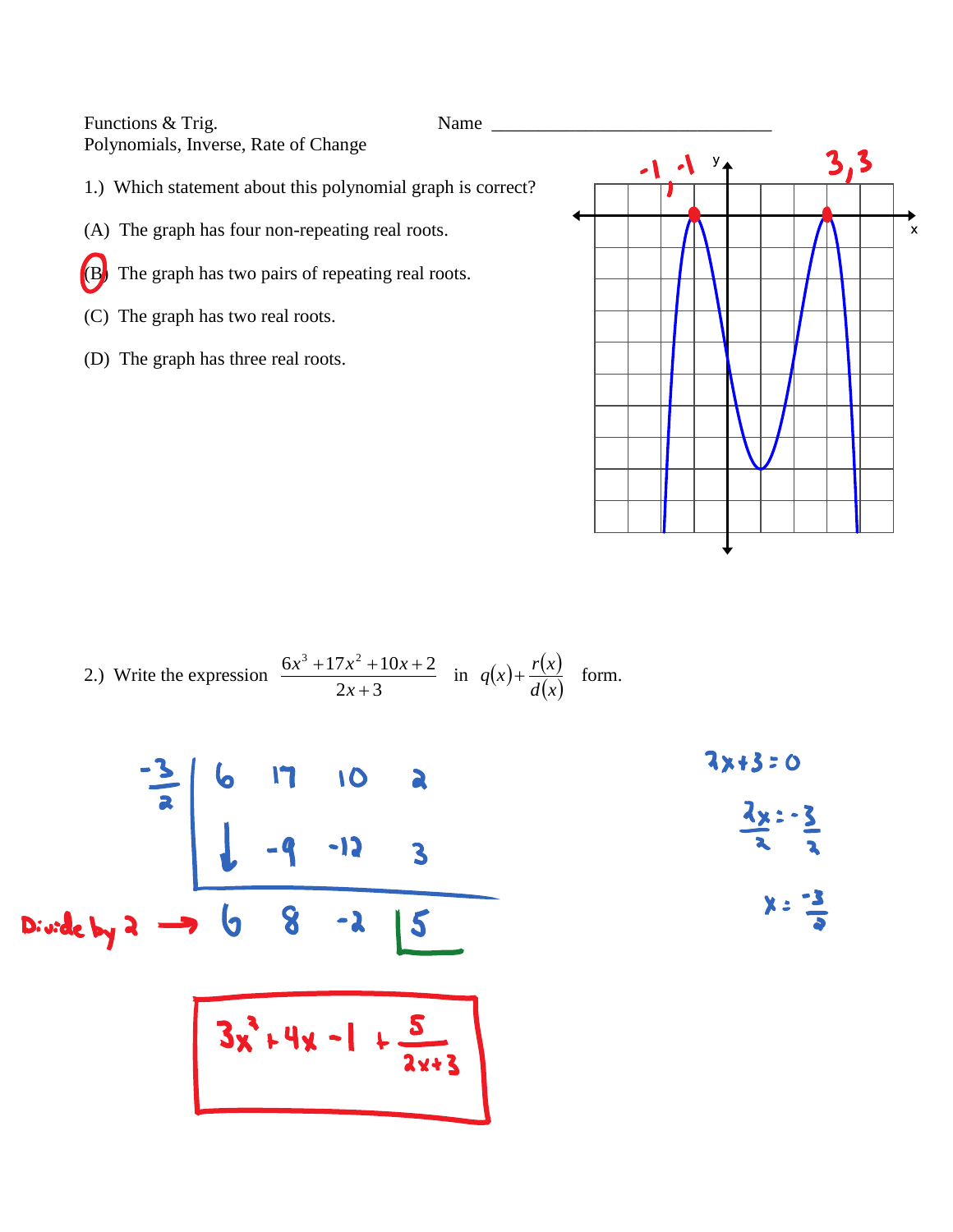3.) Determine if  $x+2$  is a factor of  $x^3+5x^2+5x-2$ . **Explain your answer.** 



4.) Given  $f(x) = x^3 + 5x^2 - 7x + 2$  find the value of  $f(2)$ .  $f(x) = x^3 + 5x^2 - 7x + 2$  find the value of  $f(2)$ .



b. What does your answer tell you about  $x - 2$  as a factor of  $f(x)$ ? **Explain.**